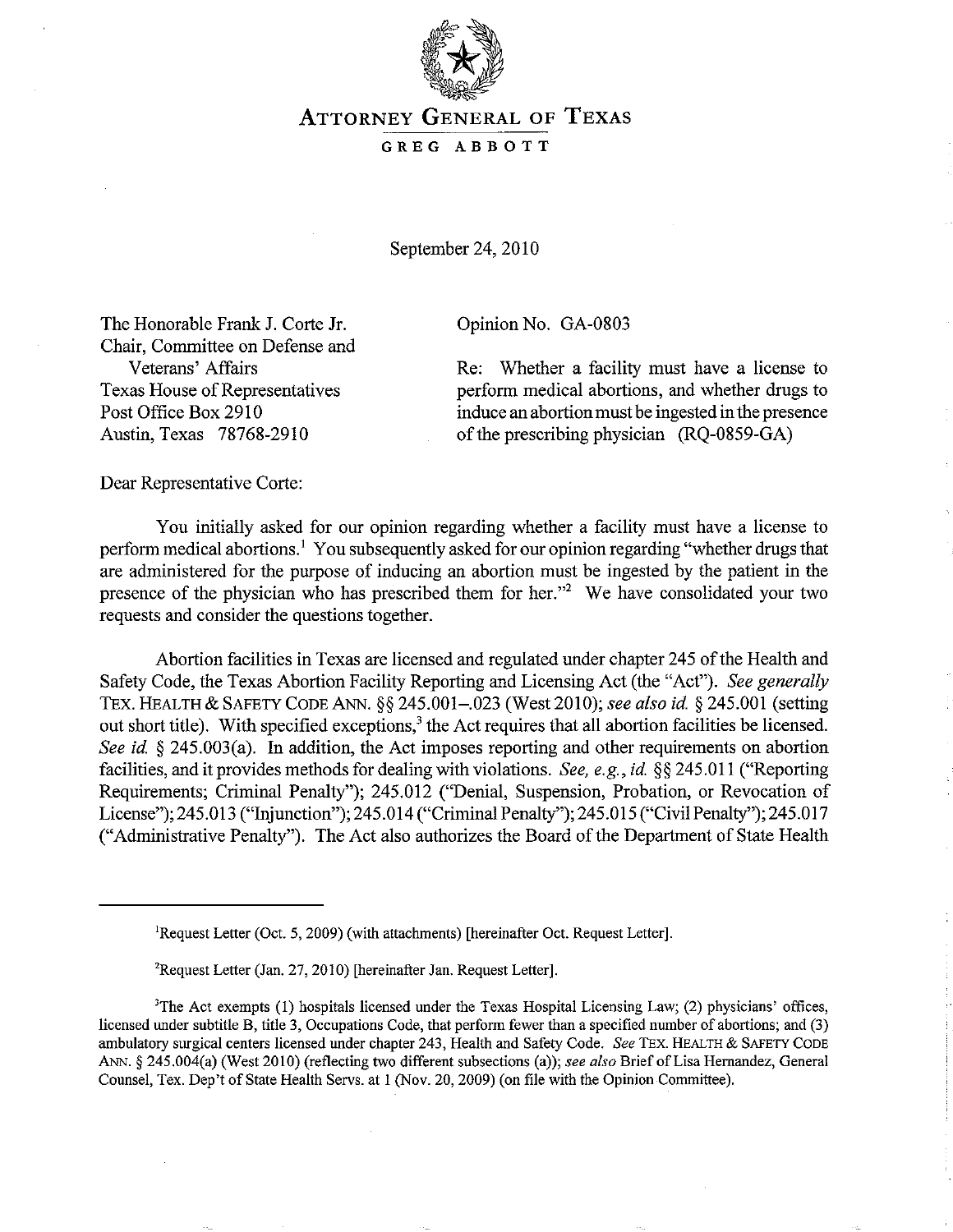Services<sup>4</sup> ("DSHS") to adopt rules to implement chapter 245 and to impose minimum standards on abortion facilities. *See id.* §§ 245.009 ("Adoption of Rules"), 245.010 ("Minimum Standards").

The licensing requirement of chapter 245 applies to an "abortion facility." *See id.* § 245.003(a). An "abortion facility" is defined as "a place where abortions are performed." *Id.* § 245.002(2). Thus, to address your question whether a facility must have a license, we must determine whether a medical abortion that you describe as involving the use of drugs is an "abortion" under chapter 245.

Chapter 245 defines an abortion as

an act or procedure performed after pregnancy has been medically verified and with the intent to cause the termination of a pregnancy other than for the purpose of either the birth of a live fetus or removing a dead fetus. The term does not include birth control devices or oral contraceptives.

*Id.* § 245.002(1). The plain language of the definition of abortion does not distinguish between the termination of a pregnancy through surgical or medical means. *See id.* ; *cf United States* v. *Ollison,*  555 F.3d 152,160 (5th Cir. 2009) (construing the term "employee" in statute and noting that plain language did not distinguish between "high-level" and "low-level" employees); *Exparte Hernandez,*  165 S.W.3d 760, 763 (Tex. App.—Eastland 2005, no pet.) (noting language of statute did not distinguish between different kinds of pardons). The definition of abortion therefore is not limited to a particular means of accomplishing an abortion. Instead, the definition of abortion includes simply an act or procedure as specified by section 245.002(1). *See* TEx. HEALTH & SAFETY CODE ANN. § 245.002(1) (West 2010).

Texas courts rely on dictionaries to determine the meaning of terms not defined in statute. *See CenterPoint Energy Entex v. R.R. Comm'n,* 208 S.W.3d 608, 619 (Tex. App.—Austin 2006, pet. dism'd) (explaining that Texas courts may rely on commonly used dictionaries to discern the plain meaning of statutory terms) (citing *Powell* v. *Stover,* 165 S.W.3d 322, 326 (Tex. 2005». The common meaning of the term "act" is "[sJomething done or performed, esp. voluntarily; a deed." BLACK'S LAW DICTIONARY 27 (9thed. 2009); *see also* TEx. GOV'T CODE ANN. § 311.011(a) (West 2005) ("Words and phrases shall be read in context and construed according to the rules of grammar and common usage."); *State* v. *West,* 826 P.2d 940, 943 (Mont. 1992) (defining "act" to mean "a thing done or that which is done"). The word "procedure" is commonly defined to mean "[a] specific method or course of action." BLACK'S LAW DICTIONARY 1323 (9th ed. 2009); *see United States* v. *Berkos,* 543 F.3d 392, 398 (7th Cir. 2008); *see also In re United States,* 665 F. Supp. 2d 1210, 1217 (D. Or. 2009) (defining "procedure" to mean "a series of steps taken to accomplish an

<sup>4</sup>The "Board" referred to is the former Texas Board of Health, now the Texas Department of State Health Services. *See* Act of June 2, 2003, 78th Leg., R.S., ch. 198, §§ 1.09, 1.19, 1.26, 2003 Tex. Gen. Laws 611, 618-23, 636-37,641,729.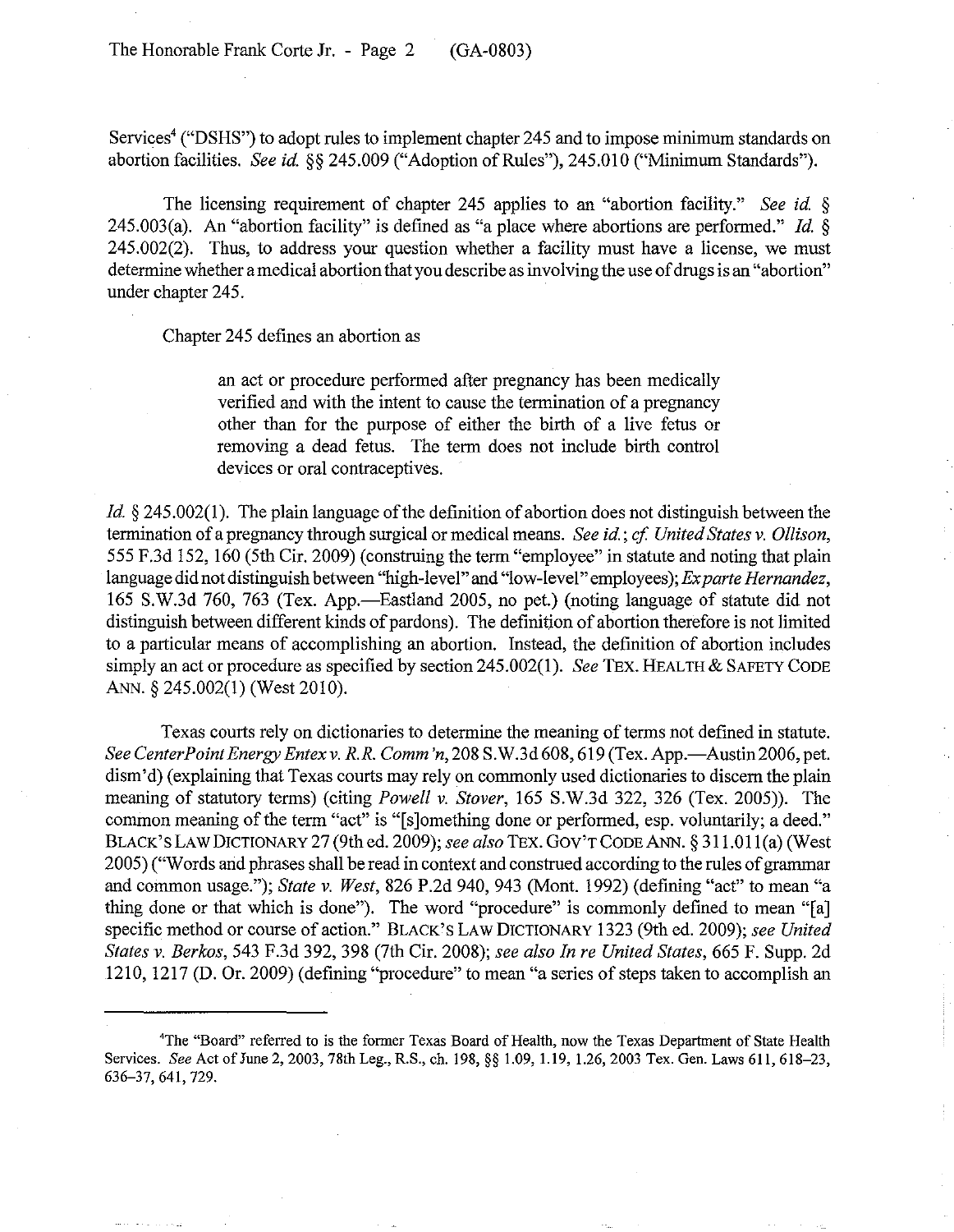action" or "a specific method or course of action"). Accordingly, an abortion under chapter 245 involves a deed or something done or a specific method or course of action intended to cause the termination of a pregnancy as specified by subsection 245.002(1).

In your request letter, you generally describe a medical abortion as one caused by the use of drugs. *See* Oct. Request Letter at 4-5 (describing the use of drugs, primarily Mifeprex® known colloquially as "RU-486," to induce abortions). Prescribing or providing<sup>5</sup> a drug is a deed or something done or a specific method or course of action, and thus is an act or procedure under the common definitions of those terms. If the prescribing or providing of a drug is done with the requisite intent to terminate a pregnancy that has been medically verified, then the prescribing or providing of the drug is an abortion under chapter 245. Accordingly, unless expressly exempted, a facility performing such an act or procedure within the scope of subsection 245.002(1) is an abortion facility that must be licensed under chapter 245.

Because our analysis of this question is focused on medical abortions generally and because questions of intent involve factual considerations that fall outside the purview of an attorney general opinion, we cannot conclude as a matter of law that the prescribing or providing of any particular drug is an abortion as defined by subsection 245.002(1).<sup>6</sup> *See* Tex. Att'y Gen. Op. Nos. GA-0581 (2007) at 3 ("Whether a particular action is performed ... intentionally is a fact question. "); *see also*  GA-0726 (2009) at 3 ("We cannot find and resolve questions of fact in an attorney general opinion."). As the agency charged with implementation of the Act, DSHS may make that determination in the first instance. *See TEX*. HEALTH & SAFETY CODE ANN. §§ 245.005(d) (West 2010) (authorizing DSHS to issue abortion facility license), 245.009 (authorizing DSHS to adopt rules).

You also inquire whether a drug that is provided with the intent to induce an abortion must be ingested by the patient in the presence of the prescribing physician.7 *See* Jan. Request Letter

**S"'Provision' means the supply of one or more unit doses of a drug, medicine, or dangerous drug." TEX.OCC.**  CODE ANN. § l57.002(a)(2) (West2004); *see also* 22 TEx. ADMIN. CODE § 169.2(8) (2010) (Tex. Med. Bd., Defmitions) (defining "provision").

<sup>&#</sup>x27;Our research indicates that drugs commonly used to induce an abortion may have medical uses other than the termination of a pregnancy. For instance, the drug methotrexate, a drug sometimes used in combination with another drug to induce an abortion, is also used in the treatment of cancer. *See Planned Parenthood Cincinnati Region* v. *Taft,*  444 F.3d 502, 512 (6th Cir. 2006) (discussing doctor's testimony regarding abortifacient uses of methotrexate as well as its use as a cancer agent).

<sup>&#</sup>x27;In your requests, you include material related to a specific protocol of use for a particular drug. *See* Oct. Request Letter (attached materials pertaining to Mifeprex®); Jan. Request Letter at I (referring to previously submitted materials pertaining to Mifeprex®). You aver that the protocol requires the drug to be ingested by the patient in the presence of the physician. *See* Oct. Request Letter at 4-5. The protocol merely requires that the drug be taken by the patient in the doctor's office, not in the physical presence of the physician. *See id* (attached Patient Agreement with respect to the use of Mifeprex® (mifepristone) requiring patient to agree to "take Mifeprex in my provider's office").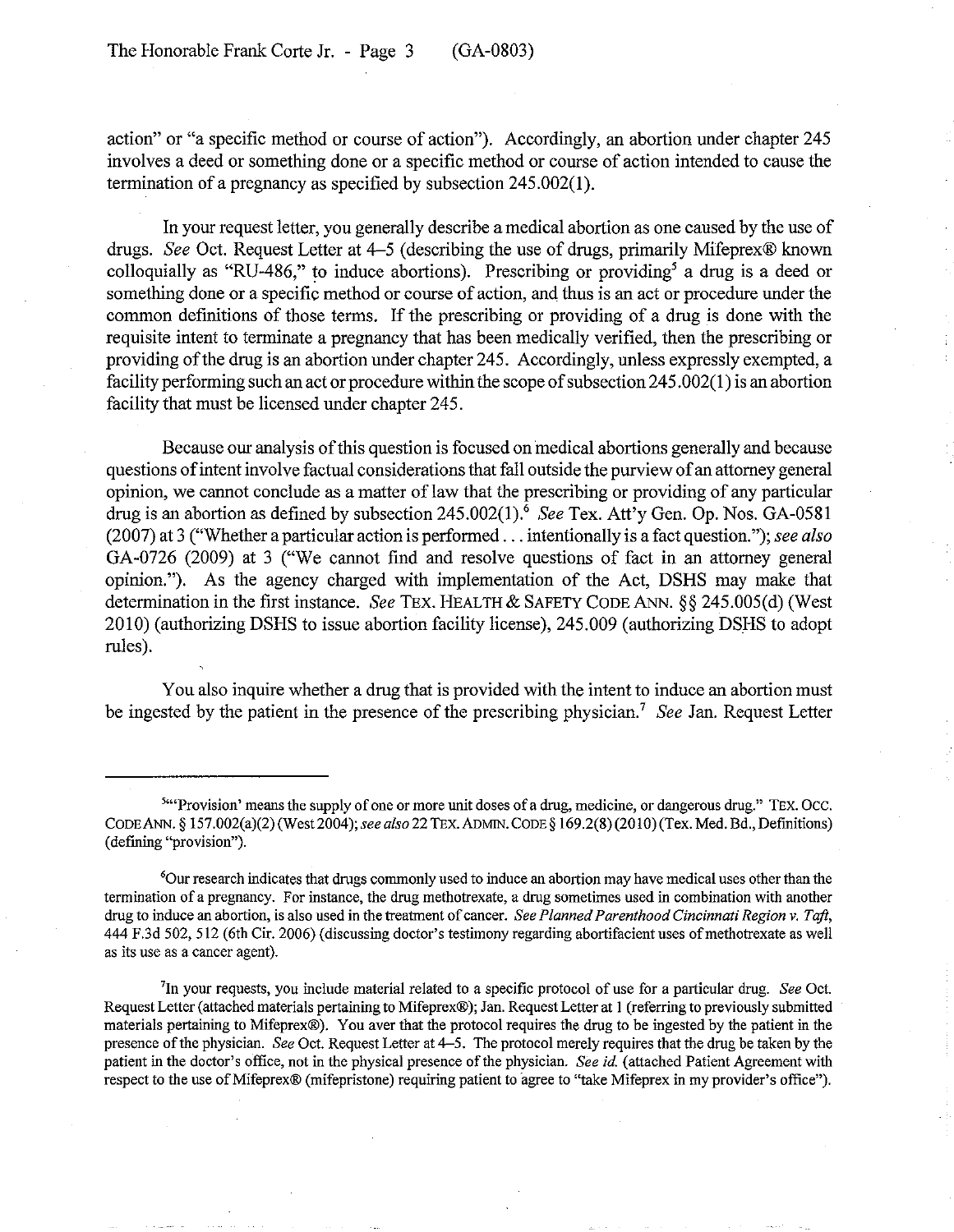at 1. In averring that Texas law requires such a result, you direct us to section 157.001 of the Occupations Code and section 245.010 of the Health and Safety Code. *See id.* at 1-2. Section  $157.001(a)(1)$  authorizes a physician to delegate a medical act to a qualified and properly trained person under specified conditions. TEx. Occ. CODE ANN. § 157.001(a)(1) (West 2004). One of the conditions is that the medical act is not an act in violation of any other statute. *See id.*  § 157.001 (a)(l )(C). Section245.01 O(b) of the Health and Safety Code provides that only a physician may perform an abortion. TEx. HEALTH & SAFETY CODE ANN. § 245.010(b) (West 2010).

You argue that Health and Safety Code section 245.01 O(b) limits Occupations Code section  $157.001(a)(1)$  and precludes a physician from delegating the performance of an abortion to another health care professional. *See* Jan. Request Letter at 1-2. Even assuming your construction of these two statutory provisions is in accordance with the legislative intent, neither statute imposes any requirement on the patient taking a drug provided to induce an abortion. *See* TEx. Occ. CODE ANN.  $\S 157.001(a)(1)$  (West 2004) (providing general delegation authority to physician); TEX. HEALTH & SAFETY CODE ANN. § 245.010(b) (West 2010) (requiring abortion be performed by physician). Nothing in section 157.001(a)(1) or section 245.010(b) mandates that a patient ingest such drugs in the presence of the physician. *See* TEx. OCC. CODE ANN. § 157.001(a)(1) (West 2004); TEx. HEALTH & SAFETY CODE ANN. § 245.010(b) (West 2010). Rather, it appears generally that a patient may consume prescribed drugs away from the physician's office. *See* 22 TEx. ADMIN. CODE § 169.4 (2010) (Tex. Med. Bd., Providing, Dispensing, or Distributing Drugs) (authorizing physician to "provide, dispense, or distribute drugs for use or consumption by the patient away from the physician's office or after the conclusion of the physician-patient encounter"). Additionally, in our examination of other statutory provisions regulating the medical profession, we find no provision that requires a patient to ingest drugs in the presence of the physician. *See generally* TEx. Occ. CODE ANN. §§ 151.001-165.160 (West 2004 & Supp. 2010) ("Physicians" title 3, subtitle B). The Legislature could have included the requirement that a patient ingest a drug in the presence of the physician. The Legislature did not do so. The Legislature cannot expect the Attorney General to impose standards that the Legislature has falled to impose. We thus cannot conclude that a patient must ingest drugs that are provided with the intent to induce an abortion in the presence of the prescribing physician.